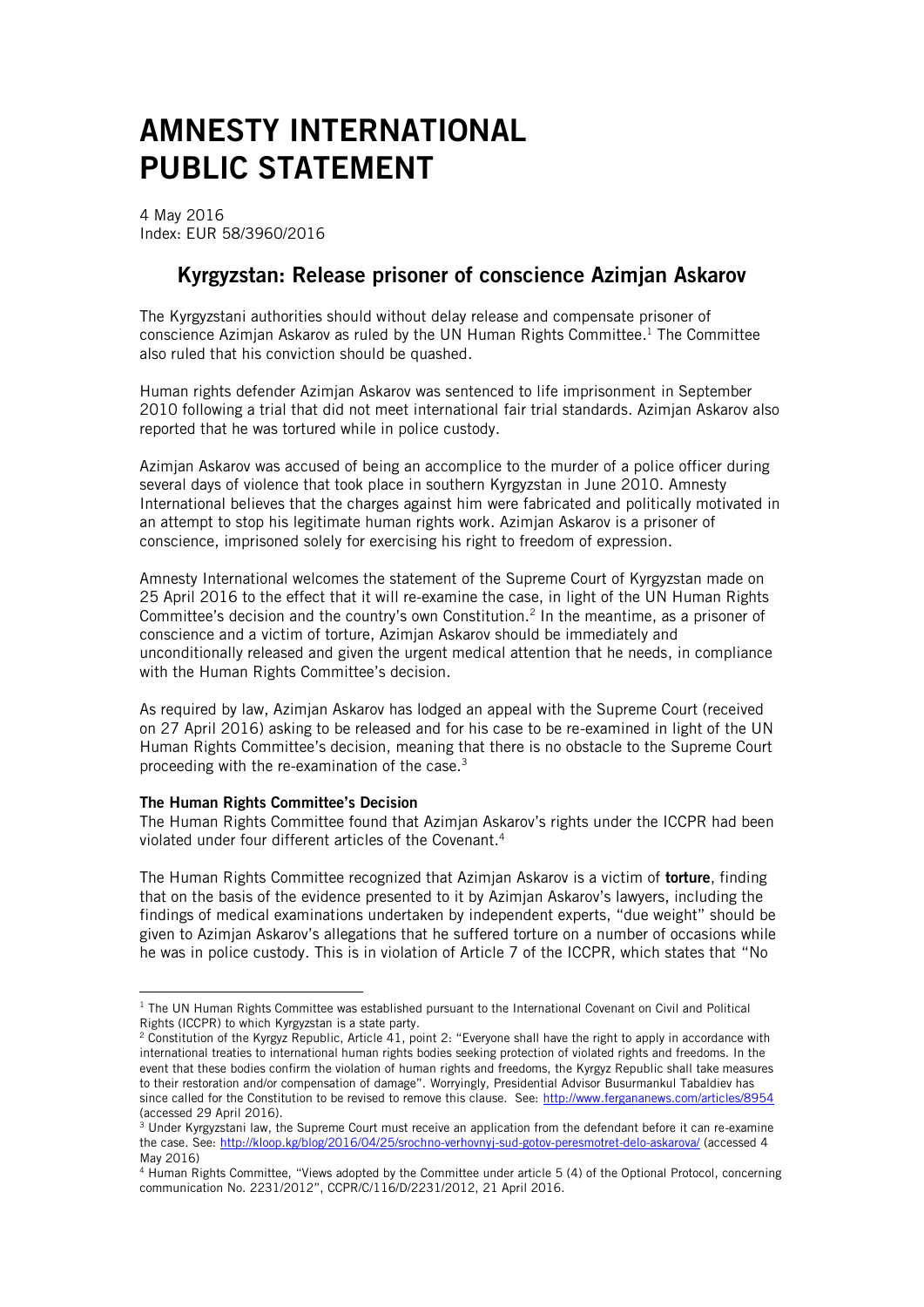one shall be subjected to torture or to cruel, inhuman or degrading treatment or punishment". The Committee also found that the Kyrgyzstani authorities had failed in their duty to promptly, impartially and effectively investigate Azimjan Askarov's allegations that he had been tortured.

The Committee also upheld Azimian Askarov's complaint that he had been arbitrarily detained from 15 June until 16 June 2010, during which time his family were unable to locate him and before he was formally arrested, in violation of Article 9.<sup>5</sup>

Azimjan Askarov was also held under inhumane conditions of detention, according to the Committee's decision, in violation of Article 10.<sup>6</sup> The Committee found that before his conviction, Azimjan Askarov was held in a series of places of detention that were inappropriate and/or overcrowded. Since being convicted and sentenced, Azimjan Askarov has been denied proper medical treatment for the serious medical conditions from which he suffers.

Finally, the Committee found that Azimian Askarov had been denied his right to a fair trial, in violation of parts of Article 14.<sup>7</sup> In particular: his defence lawyer was physically attacked at a police station and at the prosecutor's office by relatives of the deceased police officer and police failed to intervene; the police and prosecutor refused to allow Azimjan Askarov to meet with his lawyer in private; his lawyer was unable to attend the first day of the trial as he was not notified in time; and Azimjan Askarov and his lawyer were not able to call and crossexamine witnesses for the defence.

#### **Background**

1

Four days of violence between ethnic Kyrgyz and ethnic Uzbeks in southern Kyrgyzstan in June 2010 left hundreds dead, thousands injured, and hundreds of thousands displaced. To date, the authorities in Kyrgyzstan have failed in their duty to fairly and effectively investigate the violence and its aftermath and provide justice for the thousands of victims of the serious crimes and human rights violations, including crimes against humanity.

While serious crimes were committed by members of both ethnic groups, the majority of the damage, injuries and deaths were suffered by ethnic Uzbeks. The latter has since been confirmed on numerous occasions by officially released figures. Nevertheless, in the period immediately following the June 2010 violence and in the six years since, ethnic Uzbeks have been disproportionately targeted for detention and prosecution in connection with the violence, and have also faced discrimination and violent attacks on the basis of their ethnicity that have not been properly investigated.

Azimjan Askarov, an ethnic Uzbek, and Director of independent human rights organization Vozdukh (Air), had filmed and photographed some of the violence, killings and arson attacks on mostly ethnic Uzbek homes and other buildings in his home town of Bazar-Korgon. In September 2010, Azimjan Askarov was sentenced to life imprisonment on charges of "storage of ammunition", "accomplice to premeditated murder" and "accomplice in the killing of a law enforcement officer", in a trial that fell short of international fair trials standards. Amnesty International believes that the charges against him were fabricated in an attempt to stop his legitimate human rights work, and that Azimjan Askarov is a prisoner of conscience.

Azimjan Askarov reported that he was severely beaten in the first three days of his detention in an attempt to force him to confess to the murder of an ethnic Kyrgyz police officer, and to incriminate others in connection with the violence. On 26 July 2010, the Jalal-Abad City Court upheld a decision by the Jalal-Abad Prosecutor's Office not to investigate allegations that

<sup>5</sup> ICCPR Article 9, paragraph 1: "… No one shall be subjected to arbitrary arrest or detention…"

<sup>&</sup>lt;sup>6</sup> ICCPR Article 10, paragraph 1: "All persons deprived of their liberty shall be treated with humanity and with respect for the inherent dignity of the human person."

<sup>7</sup> ICCPR Article 14, Paragraph 3: "In the determination of any criminal charge against them, everyone shall be entitled to the following minimum guarantees, in full equality: ... (b) To have adequate time and facilities for the preparation of his defence and to communicate with counsel of his own choosing [and] (e) To examine, or have examined, the witnesses against him and to obtain attendance and examination of witnesses on his behalf under the same conditions as witnesses against him…"